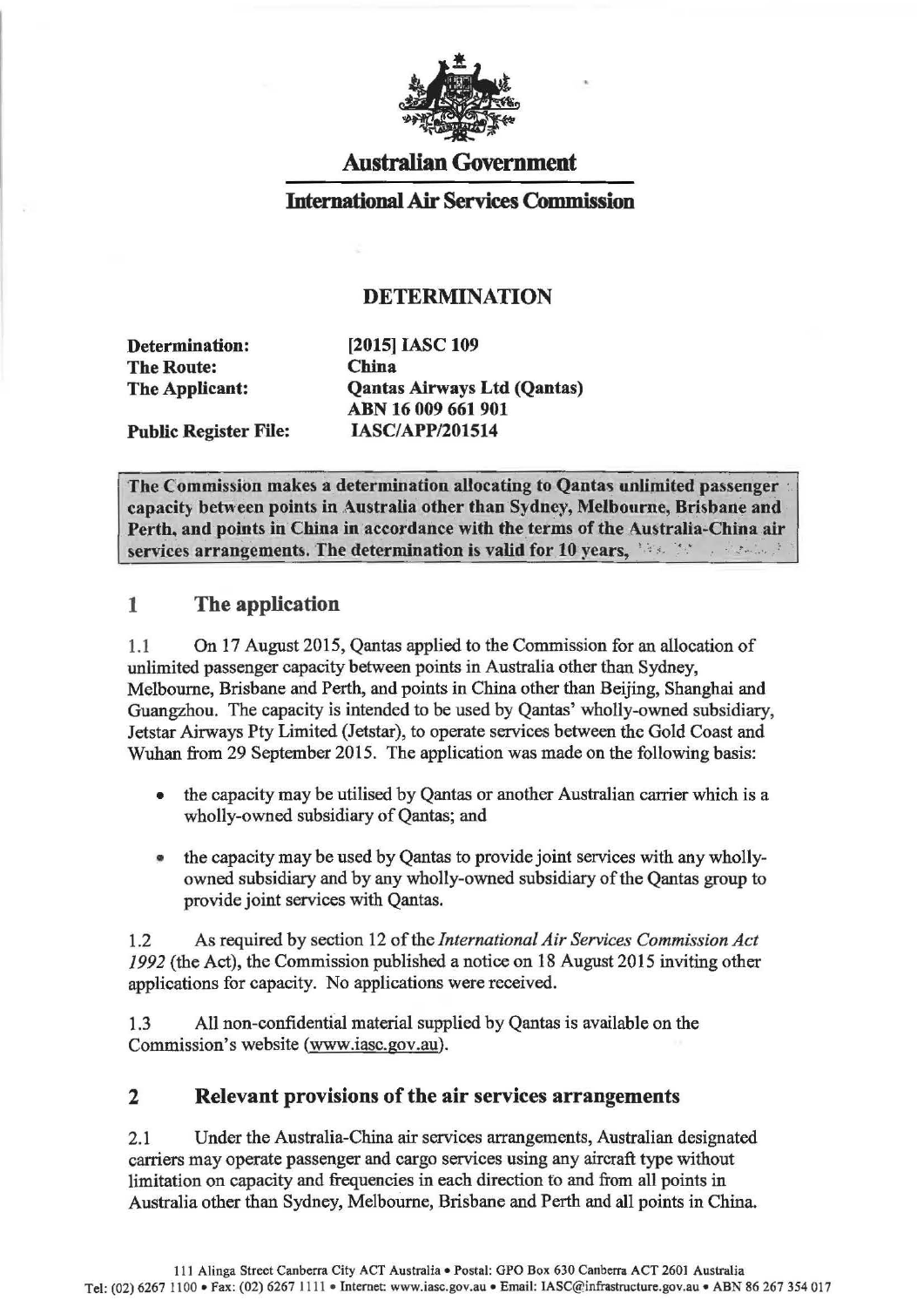# 3 Commission's assessment

3.1 In considering an application for allocating available capacity, section 7 of the Act requires that the Commission must not allocate available capacity unless the Commission is satisfied that the allocation would be of benefit to the public. Section 7 further provides that the determination must not allocate available capacity contrary to any restrictions on capacity contained in a bilateral arrangement, or a combination of bilateral arrangements, permitting the carriage to which the capacity relates. In assessing the benefit to the public of an allocation of capacity, the Commission must apply the criteria set out for that purpose in the policy statement made by the Minister under section 11 of the Act.

3.2 Under paragraph 6.2 of the Minister's Policy Statement (No.5) of 19 May 2004 (the Policy Statement), in circumstances where there is only one applicant for allocation of capacity on a route, only the criteria in paragraph 4 are applicable. Paragraph 4 provides that the use of entitlements by Australian carriers under a bilateral arrangement is of benefit to the public unless such carriers are not reasonably capable of obtaining the necessary approvals to operate on the route and are not reasonably capable of implementing their applications.

3.3 The Commission notes that:

- there are no other applicants seeking capacity on the route; and
- Qantas and its wholly-owned subsidiary, Jetstar, are established international carriers and are therefore reasonably capable of obtaining the necessary approvals to operate on the route and of implementing their proposed services.

3.4 As capacity between points in Australia other than Sydney, Brisbane, Melbourne and Perth, and China is not limited under the Australia- China air services arrangements, and Qantas and its wholly-owned subsidiary fulfil the public benefit criteria provided under paragraph 4 of the Policy Statement, the Commission has decided to allocate the capacity as requested by Qantas.

3.5 Qantas has also requested authority for the capacity to be used by either Qantas or another Australian carrier which is a wholly-owned subsidiary of Qantas, including for joint services, and for any wholly-owned subsidiary of the Qantas Group to provide joint services with Qantas. The Commission considers there are no competition issues with this, and has decided to include the conditions requested by Qantas.

3.6 Subsection 15(1) of the Act empowers the Commission to include such terms and conditions as it thinks fit. Paragraph  $15(2)(e)$  requires the inclusion of a condition stating the extent to which the carrier may use that capacity in joint services with another carrier. As is normal practice, the Commission will also include a condition which requires Qantas to comply with the Australian Consumer Law.

### 4 Determination allocating capacity. on the China route to Qantas ([2015] IASC 109)

4.1 The Commission makes, under section 7 of the Act, a determination in favour of Qantas, allocating unlimited passenger capacity to and from all points in Australia, other than Sydney, Melbourne, Brisbane and Perth, and points in China under the Australia-China air services arrangements.